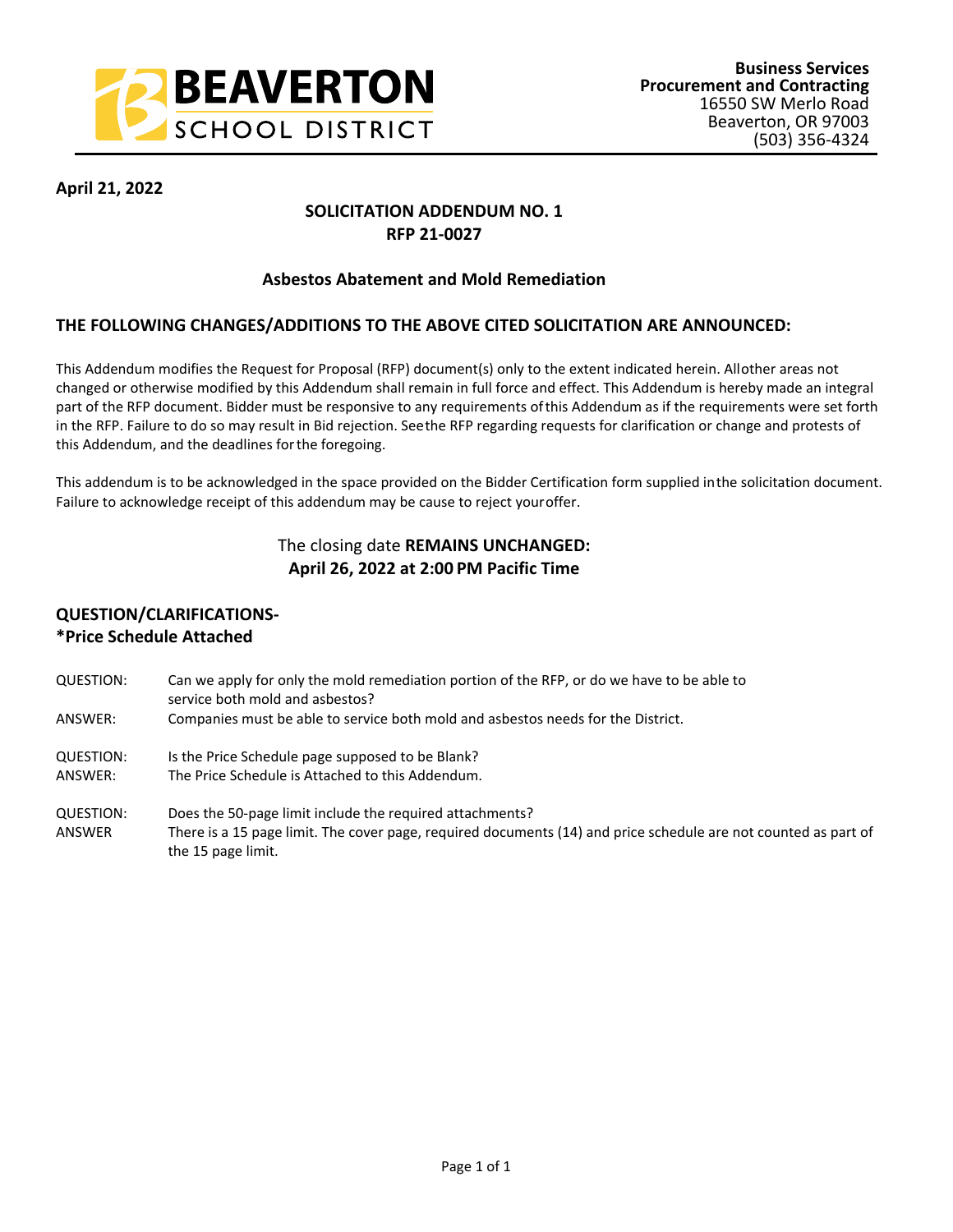#### **PRICE SCHEDULE RFP# 21-0027**

Please provide pricing for the following items. Use of the provided Price Schedule is required.

| <b>ITEM#</b>   | <b>DESCRIPTION OF PRICING ELEMENTS</b>                                                     | <b>PRICE</b> | <b>UNIT</b> |
|----------------|--------------------------------------------------------------------------------------------|--------------|-------------|
|                | <b>Mold Only Remediation Rates</b>                                                         |              |             |
| $\mathbf{1}$   | Remove and dispose of mold-impacted building materials                                     |              | Square Foot |
|                | Cleaning of visible mold on wood framing/plywood by sanding or wire brush                  |              |             |
| $\overline{2}$ | methods.                                                                                   |              | Square Foot |
| 3              | Drying of wood framing/plywood with humidifier.                                            |              | Square Foot |
|                | Asbestos Abatement Rates (superceeds mold rates, if asbestos containing materials present) |              |             |
| 4              | Remove and dispose of asbestos containing floor tile and asbestos containing               |              |             |
|                | mastic as Non Friable.                                                                     |              | Square Foot |
| 5              | Isolate, remove and dispose of asbestos containing floor tile and asbestos                 |              | Square Foot |
|                | containing mastic in an enclosure as Friable.                                              |              |             |
| 6              | Remove and dispose of non-asbestos carpet, asbestos containing floor tile                  |              | Square Foot |
|                | and asbestos containing mastic as Non Friable.                                             |              |             |
| $\overline{7}$ | Remove and dispose of asbestos containing sheet floor covering and                         |              |             |
|                | asbestos containing mastic.                                                                |              | Square Foot |
| 8              | Cost per each to glove bag, remove and dispose of asbestos containing hard                 |              |             |
|                | fitting.                                                                                   |              | Each        |
| 9              | Remove and dispose of asbestos containing pipe insulation in a negative air                |              | Linear Foot |
|                | pressure enclosure.                                                                        |              |             |
| 10             |                                                                                            |              | Linear Foot |
|                | Remove and dispose of asbestos containing pipe insulation using a glove bag.               |              |             |
| 11             | Remove and dispose of asbestos containing textured ceiling.                                |              | Square Foot |
| 12             | Remove and dispose of asbestos containing glue up ceiling tile (GCT) and                   |              | Square Foot |
|                | mastic.                                                                                    |              |             |
| 13             | Remove and dispose of asbestos contaiing laid in ceiling tiles.                            |              | Square Foot |
|                | Straight Time Wage Rates; Supervisor/Worker/Office Staff                                   |              |             |
| 14             | Certified Supervisor                                                                       |              | Hour        |
| 15             | Certified Worker                                                                           |              | Hour        |
| 16             | <b>Office Staff</b>                                                                        |              | Hour        |
|                | Pre-Approved Overtime Wage Rates; Supervisor/Worker                                        |              |             |
| 17             | <b>Certified Supervisor</b>                                                                |              | Hour        |
| 18             | Certified Worker                                                                           |              | Hour        |
|                | Pre-Approved Holiday Wage Rates; Supervisor/Worker                                         |              |             |
| 19             | <b>Certified Supervisor</b>                                                                |              | Hour        |
| 20             | <b>Certified Worker</b>                                                                    |              | Hour        |
| 21             | Disposal Fee                                                                               |              | Each        |
| 22             | <b>Emergency Call Out Fee</b>                                                              |              | Each        |
| 23             | <b>Mobilization Fee</b>                                                                    |              | Each        |
| 24             | DEQ Fee(s) Allowed as they occur                                                           |              | Each        |
| 25             | <b>Equipment Rental Markup</b>                                                             | %            |             |
| 26             | <b>Materials Markup</b>                                                                    | $\%$         |             |

• The Proposer shall not make its Pricing contingent upon the District's acceptance of any terms or conditions (including Specifications) other than those contained in this Solicitation.

- The entire proposal shall not be marked confidential, nor shall any pricing.
- No overtime shall be authorized without prior approval of the District Representative.
- The District will not accept additional fees or costs other than those listed above
- Labor rates quoted must be standard wage rates. If the work for any PWA requires prevailing wage rates the District will notify the Contractor at the time the quote is requested.